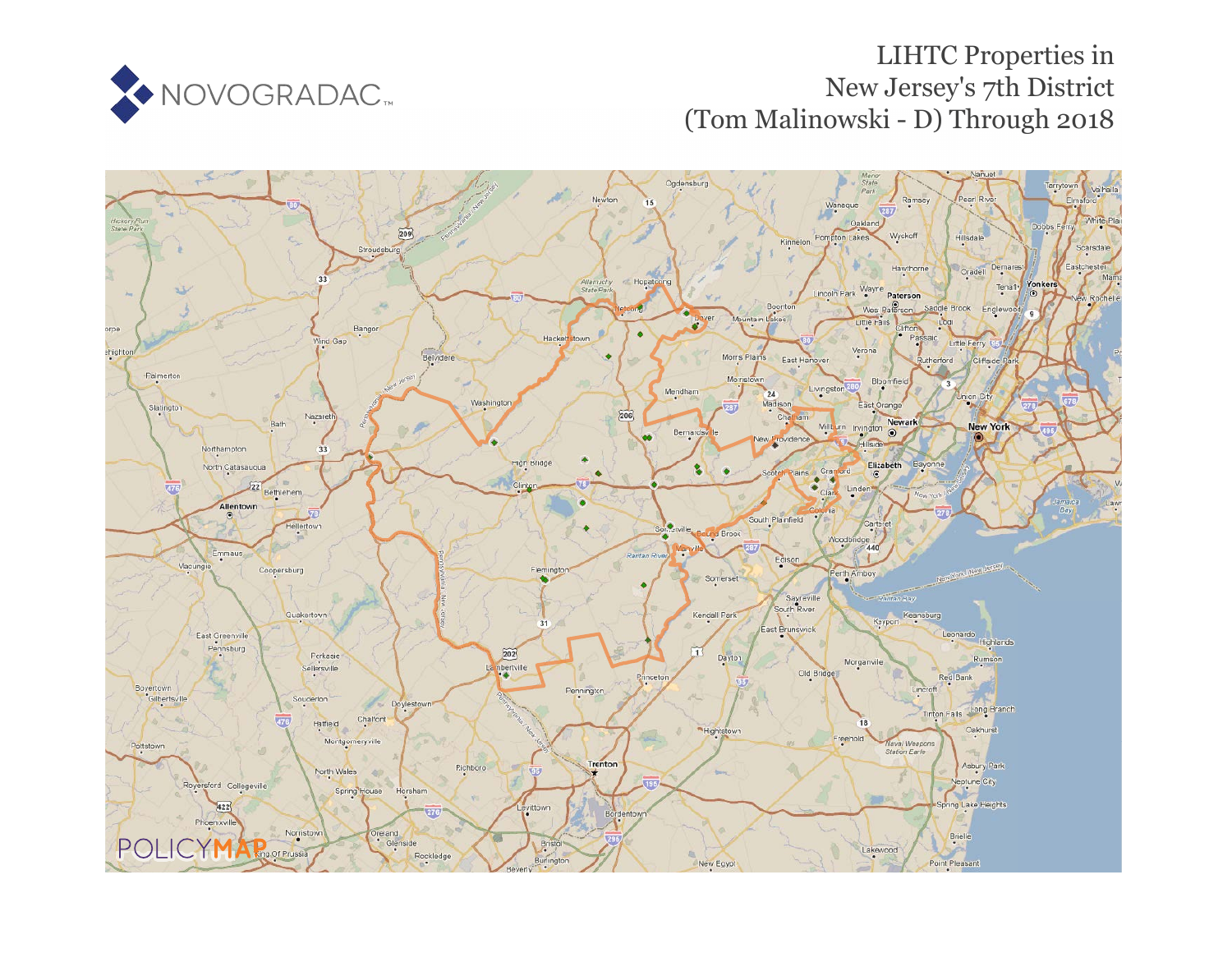| <b>Project Name</b>                                         | <b>Address</b>                             | <b>City</b>                      | <b>State</b>           | <b>Zip Code</b> | <b>Nonprofit</b><br><b>Sponsor</b> | <b>Allocation</b><br>Year | <b>Annual</b><br><b>Allocated</b><br><b>Amount</b> | Year PIS             | <b>Construction Type</b> | <b>Total</b><br><b>Units</b> | Low<br><b>Income</b><br><b>Units</b> | <b>Rent or</b><br><b>Income</b><br><b>Ceiling</b> | <b>Credit %</b>                | <b>Tax-Exempt</b><br><b>Bond</b> | <b>HUD Multi-Family</b><br>Financing/<br><b>Rental Assistance</b> |
|-------------------------------------------------------------|--------------------------------------------|----------------------------------|------------------------|-----------------|------------------------------------|---------------------------|----------------------------------------------------|----------------------|--------------------------|------------------------------|--------------------------------------|---------------------------------------------------|--------------------------------|----------------------------------|-------------------------------------------------------------------|
| <b>HERMAN EKAPP</b><br>RESIDENCE #719                       | 62 CHURCH ST FLEMINGTON                    |                                  | NJ                     | 8822            |                                    | Insufficient<br>Data      | \$0                                                | Insufficient<br>Data | Not Indicated            | 59                           | $\bf{0}$                             |                                                   | Not<br>Indicated               |                                  |                                                                   |
| DOVER VETERANS                                              | 36 PROSPECT<br><b>STREET</b>               | <b>DOVER</b>                     | $\rm{NJ}$              | 7801            |                                    | Insufficient<br>Data      | \$1,192,330                                        | Insufficient<br>Data | New Construction         | 67                           | 67                                   | 60% AMGI                                          | Not<br>Indicated               |                                  |                                                                   |
| <b>MARVELAND</b><br>CRESCENT                                | 100<br><b>MARVELAND</b><br><b>CRESCENT</b> | MOUNT OLIVE                      | NJ                     | 7836            |                                    | Insufficient<br>Data      | \$339,499                                          | Insufficient<br>Data | New Construction         | 57                           | 57                                   | 60% AMGI                                          | Not<br>Indicated               |                                  |                                                                   |
| <b>VALLEY BROOK</b><br><b>VILLAGE PHASE II</b>              | S. WEST GATE,<br>NO <sub>2</sub> ROAD      | <b>BASKING RIDGE</b>             | NJ                     | 7920            |                                    | Insufficient<br>Data      | \$1,122,159                                        | Insufficient<br>Data | New Construction         | 49                           | 49                                   | 50% AMGI                                          | Not<br>Indicated               |                                  |                                                                   |
| <b>WILLOWS AT</b><br><b>ANNANDALE</b>                       | 70 BEAVER AVE CLINTON TWP                  |                                  | NJ                     | 8801            |                                    | Insufficient<br>Data      | \$0                                                | Insufficient<br>Data | <b>New Construction</b>  | 66                           | 66                                   | 60% AMGI                                          | Not<br>Indicated               |                                  |                                                                   |
| <b>WILLOWS AT</b><br>WHITEHOUSE STATION MAIN ST.            |                                            | NELSON ST.AND READINGTON TWP. NJ |                        | 8889            |                                    | Insufficient<br>Data      | \$1,280,593                                        | Insufficient<br>Data | <b>New Construction</b>  | 72                           | $72\,$                               | 60% AMGI                                          | Not<br>Indicated               |                                  |                                                                   |
| HAMPTON MANOR<br><b>SENIOR CITIZEN</b><br><b>APARTMENTS</b> | <b>154 ROUTE 31</b><br><b>NORTH</b>        | HAMPTON BORO NJ                  |                        | 8827            |                                    | Insufficient<br>Data      | \$111,412                                          | 1992                 | Acquisition and Rehab 48 |                              | 48                                   | 50% AMGI                                          | Not<br>Indicated               |                                  |                                                                   |
| 19-21 CHATHAM<br><b>STREET</b>                              | 19 CHATHAM ST                              | NORTH<br>PLAINFIELD              | $\mathbf{N}\mathbf{J}$ | 7060            | No                                 | 1993                      | $\$0$                                              | 1993                 | Acquisition and Rehab 2  |                              | $\boldsymbol{2}$                     |                                                   | Not<br>Indicated               | No                               |                                                                   |
| <b>CRANFORD LINCOLN</b><br><b>SENIOR HOUSING</b>            | 800 LINCOLN<br><b>AVENUE EAST</b>          | CRANFORD TWP. NJ                 |                        | 7016            | No                                 | 1991                      | \$672,666                                          | 1993                 | New Construction         | 100                          | 100                                  | 60% AMGI                                          | Not<br>Indicated               | No                               |                                                                   |
| <b>CRANFORD LINCOLN</b><br>APARTMENTS #207                  | 800 LINCOLN<br>AVE E                       | <b>CRANFORD</b>                  | $\mathbf{N}\mathbf{J}$ | 07016-3199      | No                                 | Insufficient<br>Data      | \$0                                                | 1993                 | Not Indicated            | 100                          | $\bf{0}$                             |                                                   | TCEP only No                   |                                  |                                                                   |
| <b>CARRIAGE POINT AT</b><br>OLD BRIDGE                      | <b>WAY</b>                                 | 8 HIGH POINTE OLD BRIDGE TWP. NJ |                        | 8858            |                                    | Insufficient<br>Data      | \$139,269                                          | 1995                 | <b>New Construction</b>  | 18                           | 18                                   | 60% AMGI                                          | Not<br>Indicated               |                                  |                                                                   |
| RIVER PARK VILLAGE 8 BURTON WAY LANDING                     |                                            |                                  | NJ                     | 7850            |                                    | Insufficient<br>Data      | \$0                                                | 1996                 | Not Indicated            | 122                          | $\bf{0}$                             |                                                   | Not<br>Indicated               |                                  |                                                                   |
| <b>5 BURTON WAY</b>                                         | 5 BURTON WAY LANDING                       |                                  | NJ                     | 7850            | No                                 | 1995                      | \$0                                                | 1997                 | <b>New Construction</b>  | $\bf{0}$                     | $\bf{0}$                             |                                                   | $70\,\%$ present $\,$ No value |                                  |                                                                   |

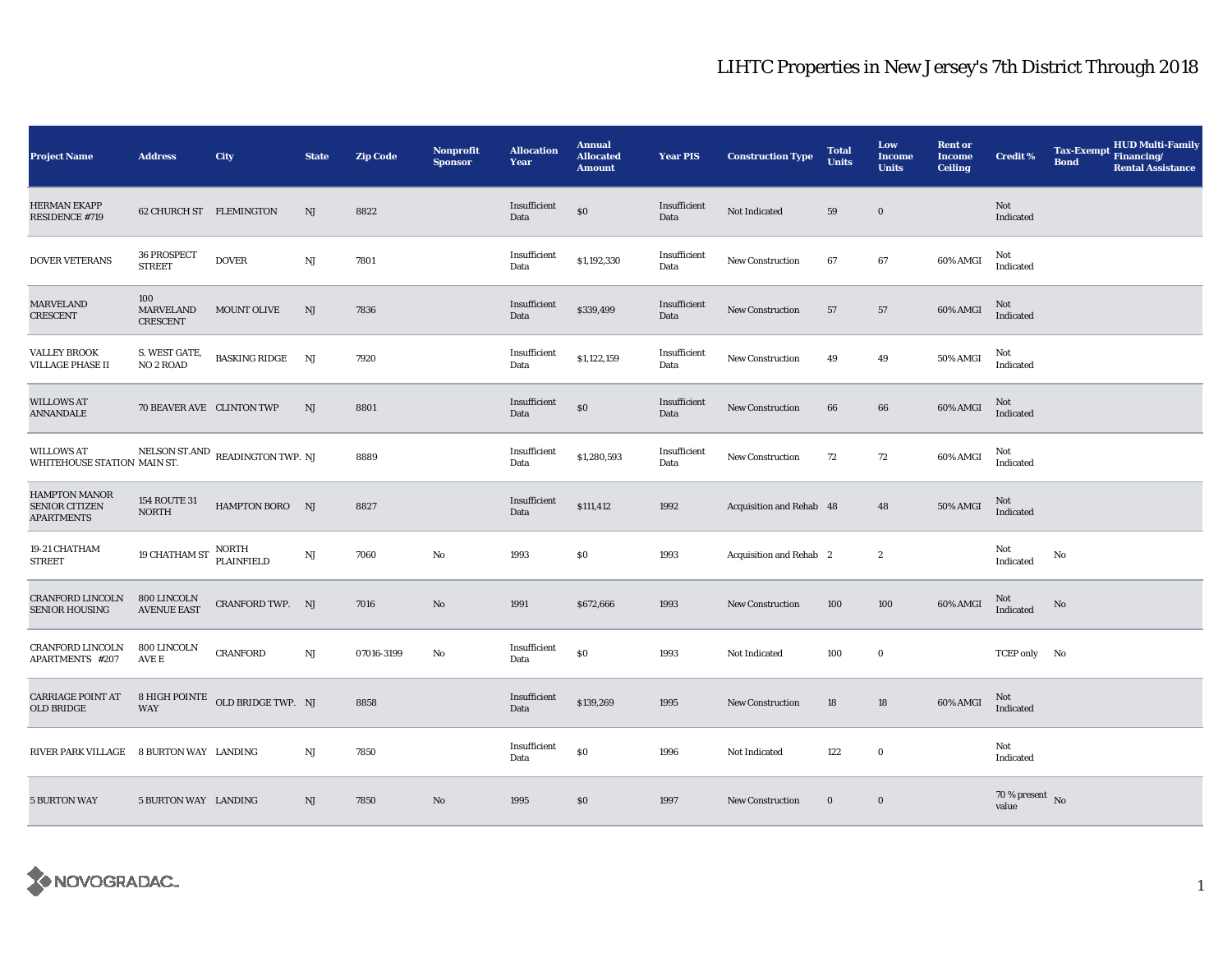| <b>Project Name</b>                                             | <b>Address</b>                           | City                                    | <b>State</b>           | <b>Zip Code</b> | Nonprofit<br><b>Sponsor</b> | <b>Allocation</b><br>Year | <b>Annual</b><br><b>Allocated</b><br><b>Amount</b> | <b>Year PIS</b> | <b>Construction Type</b>        | <b>Total</b><br><b>Units</b> | Low<br><b>Income</b><br><b>Units</b> | <b>Rent or</b><br><b>Income</b><br><b>Ceiling</b> | <b>Credit %</b>  | <b>HUD Multi-Family</b><br>Tax-Exempt Financing/<br><b>Bond</b><br><b>Rental Assistance</b> |
|-----------------------------------------------------------------|------------------------------------------|-----------------------------------------|------------------------|-----------------|-----------------------------|---------------------------|----------------------------------------------------|-----------------|---------------------------------|------------------------------|--------------------------------------|---------------------------------------------------|------------------|---------------------------------------------------------------------------------------------|
| <b>WHARTON SENIOR</b><br>CITIZENS HGS.                          | 100 N MAIN ST WHARTON                    |                                         | NJ                     | 07885-1649      | No                          | 1995                      | \$0                                                | 1997            | <b>New Construction</b>         | 101                          | $\bf{0}$                             |                                                   | TCEP only No     |                                                                                             |
| CENTENNIAL COURTS<br>(WHARTON SENIOR<br>HOUSING)                | 100 NORTH<br><b>MAIN STREET</b>          | WHARTON BORO NJ                         |                        | 7885            |                             | Insufficient<br>Data      | \$761,330                                          | 1997            | <b>New Construction</b>         | 101                          | 101                                  | 60% AMGI                                          | Not<br>Indicated |                                                                                             |
| STEVEN L. MIROTA SR. 200 VAN HORNE WHITEHOUSE<br>CITIZENS       | RD                                       | <b>STATION</b>                          | $\rm{NJ}$              | 08889-3269      | No                          | Insufficient<br>Data      | \$0                                                | 1998            | Not Indicated                   | 61                           | $\bf{0}$                             |                                                   | TCEP only No     |                                                                                             |
| MIROTA SENIOR<br><b>RESIDENCE</b><br>(READINGTON SENIOR)        | $\rm{ROAD}$                              | $200$ VAN HORNE $\,$ READINGTON TWP. NJ |                        | 8889            |                             | Insufficient<br>Data      | \$177,447                                          | 1998            | <b>New Construction</b>         | 60                           | 60                                   | 60% AMGI                                          | Not<br>Indicated |                                                                                             |
| PEAPACK/GLADSTONE<br><b>FAMILY HOUSING</b>                      | 85 MAIN ST                               | <b>PEAPACK</b>                          | NJ                     | 7977            | No                          | 1997                      | \$0                                                | 1999            | <b>New Construction</b>         | 20                           | 20                                   |                                                   | Not<br>Indicated | No                                                                                          |
| PEAPACK AND<br><b>GLADSTONE FAMILY</b><br>HOUSING               | 101 HAMILTON PEAPACK AND<br><b>COURT</b> | <b>GLADSTONE BOR</b>                    | NJ                     | 7977            |                             | Insufficient<br>Data      | \$192,272                                          | 1999            | <b>New Construction</b>         | 20                           | 20                                   | 50% AMGI                                          | Not<br>Indicated |                                                                                             |
| SPRUCE SENIOR                                                   | 1 SPRUCE<br><b>STREET</b>                | <b>DOVER</b>                            | $_{\rm NJ}$            | 7801            | No                          | 2001                      | \$901,632                                          | 2003            | <b>New Construction</b>         | 91                           | 90                                   | 50% AMGI                                          | Not<br>Indicated | No                                                                                          |
| <b>SOMERSET COUNTY</b><br>SUPPORTIVE HOUSING STREET             | <b>35 SOMERSET</b>                       | <b>SOMERVILLE</b><br><b>BORO</b>        | $\rm{NJ}$              | 8876            |                             | Insufficient<br>Data      | \$139,790                                          | 2004            | <b>Acquisition and Rehab</b> 18 |                              | 18                                   | 60% AMGI                                          | Not<br>Indicated |                                                                                             |
| <b>CHURCH STREET</b><br><b>SENIOR RESIDENCES</b>                | 62 CHURCH ST FLEMINGTON                  |                                         | $_{\rm NJ}$            | 8822            | No                          | 2004                      | \$265,294                                          | 2005            | <b>New Construction</b>         | 60                           | $\bf{0}$                             |                                                   | Not<br>Indicated | No                                                                                          |
| DON VER APARTMENTS 169 SOUTH MAIN STREET                        |                                          | PHILLIPSBURG<br><b>TOWN</b>             | NJ                     | 8865            | No                          | 2003                      | \$95,592                                           | 2005            | Acquisition and Rehab 10        |                              | 10                                   | 50% AMGI                                          | Not<br>Indicated | No                                                                                          |
| SOMERSET COUNTY<br>AFFORDABLE HOUSING 35 SOMERSET ST SOMERVILLE |                                          |                                         | $\mathbf{N}\mathbf{J}$ | 8876            | No                          | Insufficient<br>Data      | \$0                                                | 2005            | <b>Acquisition and Rehab</b>    | 18                           |                                      |                                                   | Not<br>Indicated | $\mathbf{N}\mathbf{o}$                                                                      |
| DON VER APARTMENTS 169 S MAIN ST                                |                                          | PHILLIPSBURG                            | $_{\rm NJ}$            | 08865-2836      | No                          | 2003                      | \$95,592                                           | 2005            | Acquisition and Rehab 10        |                              | $\mathbf 0$                          |                                                   | TCEP only No     |                                                                                             |
| SOMERSET COUNTY AFF 35 SOMERSET ST SOMERVILLE                   |                                          |                                         | $_{\rm NJ}$            | 08876-2841      | No                          | Insufficient<br>Data      | $\$0$                                              | 2005            | Not Indicated                   | 18                           | $\bf{0}$                             |                                                   | TCEP only No     |                                                                                             |

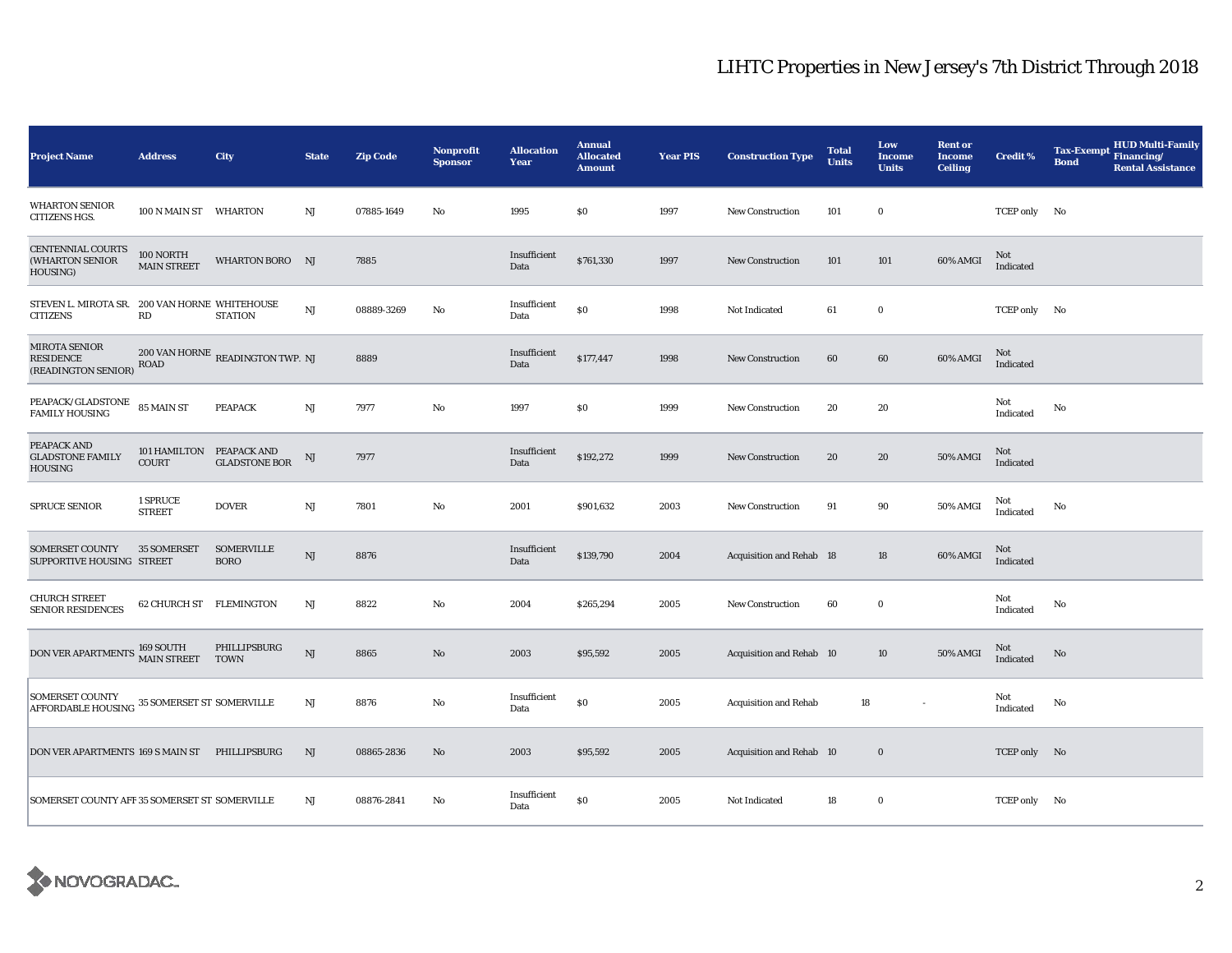| <b>Project Name</b>                                                           | <b>Address</b>                     | City                                               | <b>State</b> | Zip Code   | Nonprofit<br><b>Sponsor</b> | <b>Allocation</b><br>Year | <b>Annual</b><br><b>Allocated</b><br><b>Amount</b> | <b>Year PIS</b> | <b>Construction Type</b>                | <b>Total</b><br><b>Units</b> | Low<br><b>Income</b><br><b>Units</b> | <b>Rent or</b><br><b>Income</b><br><b>Ceiling</b> | <b>Credit %</b>                                   | <b>HUD Multi-Family</b><br><b>Tax-Exempt</b><br>Financing/<br><b>Bond</b><br><b>Rental Assistance</b> |
|-------------------------------------------------------------------------------|------------------------------------|----------------------------------------------------|--------------|------------|-----------------------------|---------------------------|----------------------------------------------------|-----------------|-----------------------------------------|------------------------------|--------------------------------------|---------------------------------------------------|---------------------------------------------------|-------------------------------------------------------------------------------------------------------|
| THE MEADOWS AT<br><b>OLDWICK</b><br>(TEWKSBURY)                               | 501-1202 FISHER WHITEHOUSE<br>ROAD | STATION TWP.                                       | $_{\rm NJ}$  | 8889       |                             | Insufficient<br>Data      | \$309,928                                          | 2008            | <b>New Construction</b>                 | 18                           | 18                                   | 60% AMGI                                          | Not<br>Indicated                                  |                                                                                                       |
| UCP AT TEWKSBURY                                                              | 159 OLDWICK<br>RD                  | <b>WHITEHOUSE</b><br><b>STATION</b>                | $\rm{NJ}$    | 8889       | No                          | Insufficient<br>Data      | \$123,581                                          | 2009            | <b>New Construction</b>                 | 18                           | 18                                   | 60% AMGI                                          | Not<br>$\label{thm:indicated} \textbf{Indicated}$ | No                                                                                                    |
| #05908 - UCP AT TEWKS 800 FISHER RD                                           |                                    | WHITEHOUSE<br><b>STATION</b>                       | $_{\rm NJ}$  | 08889-5041 | No                          | Insufficient<br>Data      | \$123,581                                          | 2009            | New Construction                        | 18                           | $\bf{0}$                             |                                                   | TCEP only No                                      |                                                                                                       |
| SECOND WESTFIELD SET 1129 BOYNTON                                             |                                    | WESTFIELD TWP. NJ                                  |              | 7090       | $\rm No$                    | 2013                      | \$978,386                                          | 2012            | New Construction                        | 131                          | 131                                  | 60% AMGI                                          | Not<br>Indicated                                  | No                                                                                                    |
| PLUCKEMIN PARK                                                                |                                    | $100$ PLUCKEMIN $\,$ BEDMINSTER TWP. NJ PARK COURT |              | 7921       | $\rm No$                    | 2013                      | \$477,925                                          | 2012            | <b>New Construction</b>                 | 50                           | 50                                   | 60% AMGI                                          | Not<br>Indicated                                  | No                                                                                                    |
| HIGHPOINTE AT LAMBE <sup>258</sup> BRUNSWICK LAMBERTVILLE                     |                                    |                                                    | NJ           | 8530       |                             | Insufficient<br>Data      | \$378,509                                          | 2005            | <b>New Construction</b>                 | 87                           | 87                                   | 60% AMGI                                          | Not<br>Indicated                                  |                                                                                                       |
| NEW PROVIDENCE AFFC $^{101}$ ACADEMY NEW PROVIDENCE $_{\rm NJ}$ $_{\rm BORO}$ |                                    |                                                    |              | 7974       | $\rm No$                    | 1994                      | \$202,013                                          | 2012            | <b>New Construction</b>                 | 22                           | $\bf{22}$                            | 60% AMGI                                          | $\rm Not$ Indicated                               | No                                                                                                    |
| <b>LOUNSBERRY MANOR</b>                                                       | 1449 VALLEY<br>ROAD                | LONG HILL TWP. NJ                                  |              | 7980       | No                          | 1991                      | \$365,939                                          | 2012            | <b>New Construction</b>                 | 51                           | 51                                   | 60% AMGI                                          | Not<br>Indicated                                  | No                                                                                                    |
| HERITAGE VILLAGE LAN $^{258}_{\rm AVE}$ ERUNSWICK LAMBERTVILLE                |                                    |                                                    | NJ           | 8530       | No                          | 2013                      | S <sub>0</sub>                                     | 2012            | New Construction                        | 87                           | $\mathbf 0$                          |                                                   | Not<br>Indicated                                  | No                                                                                                    |
| HAMPTON MANOR SENI 156 RTE 31                                                 |                                    | <b>HAMPTON</b>                                     | $_{\rm NJ}$  | 8827       | No                          | 2013                      | \$0                                                | 2012            | Both New Construction $48$<br>and $A/R$ |                              | $\mathbf 0$                          |                                                   | Not<br>Indicated                                  | No                                                                                                    |
| <b>CENTERBRIDGE II</b>                                                        | 459 SHASTA<br><b>DRIVE</b>         | <b>BRIDGEWATER</b><br>TWP.                         | $\rm{NJ}$    | 8807       | No                          | 1991                      | \$1,324,942                                        | 2012            | <b>New Construction</b>                 | 169                          | 169                                  | 60% AMGI                                          | $\rm Not$ Indicated                               | No                                                                                                    |
| CARRIAGE POINTE #402 $^{12}$ HIGHPOINTE OLD BRIDGE                            |                                    |                                                    | $\rm{NJ}$    | 8858       | No                          | 2013                      | $\$0$                                              | 2012            | <b>New Construction</b>                 | 18                           | $\mathbf 0$                          |                                                   | TCEP only No                                      |                                                                                                       |
| CENTERBRIDGE II THE J 459 SHASTA DR BRIDGEWATER                               |                                    |                                                    | NJ           | 08807-3730 | No                          | 2013                      | \$0                                                | 2012            | <b>New Construction</b>                 | 169                          | $\bf{0}$                             |                                                   | TCEP only No                                      |                                                                                                       |

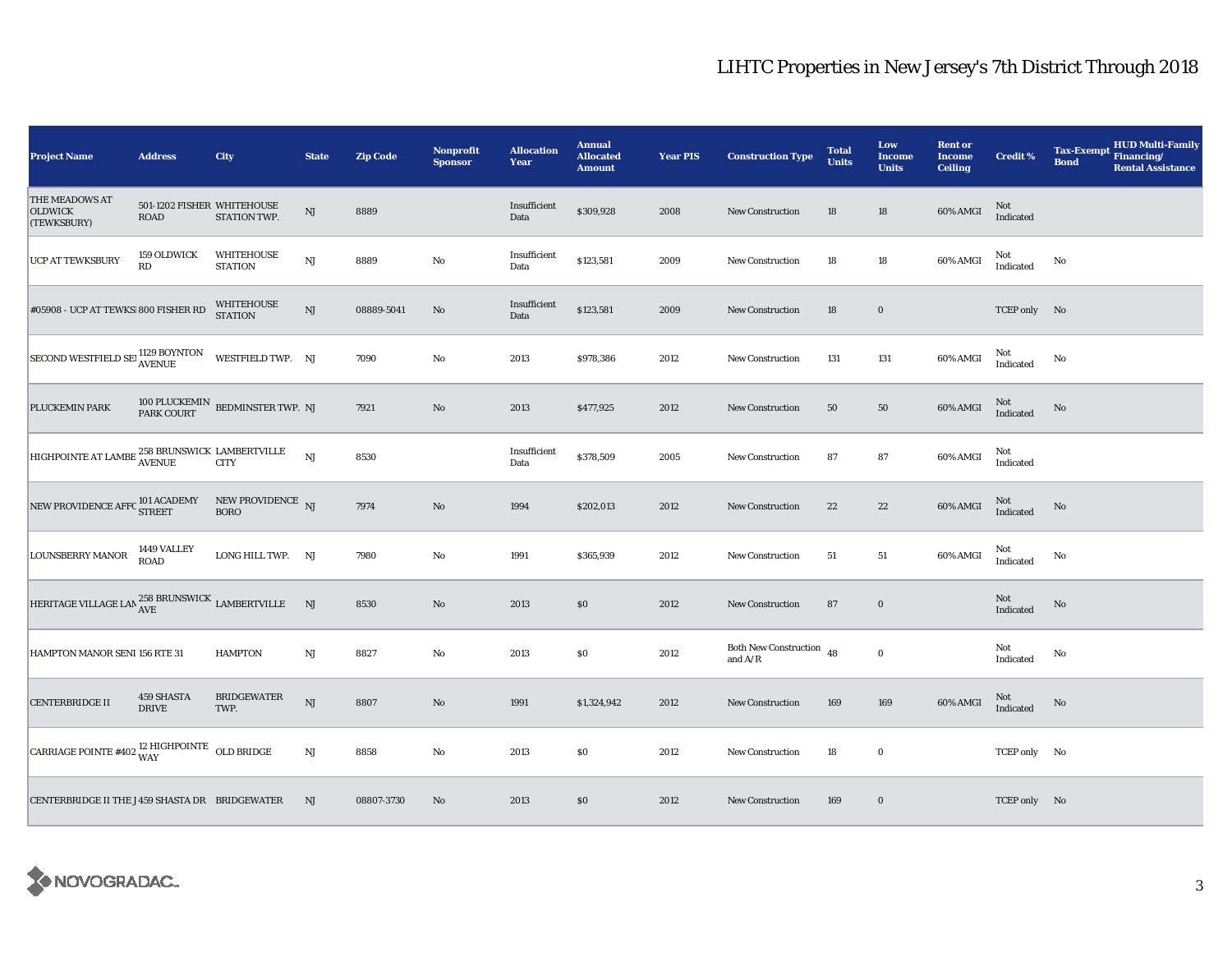| <b>Project Name</b>                                                       | <b>Address</b>                | City                    | <b>State</b>           | <b>Zip Code</b> | <b>Nonprofit</b><br><b>Sponsor</b> | <b>Allocation</b><br>Year | <b>Annual</b><br><b>Allocated</b><br><b>Amount</b> | <b>Year PIS</b> | <b>Construction Type</b> | <b>Total</b><br><b>Units</b> | Low<br><b>Income</b><br><b>Units</b> | <b>Rent or</b><br><b>Income</b><br><b>Ceiling</b> | <b>Credit %</b>       | <b>HUD Multi-Family</b><br><b>Tax-Exempt</b><br>Financing/<br><b>Bond</b><br><b>Rental Assistance</b> |
|---------------------------------------------------------------------------|-------------------------------|-------------------------|------------------------|-----------------|------------------------------------|---------------------------|----------------------------------------------------|-----------------|--------------------------|------------------------------|--------------------------------------|---------------------------------------------------|-----------------------|-------------------------------------------------------------------------------------------------------|
| HAMPTON MANOR SR. C $_{160}^{154}$ ROUTE 31 #                             |                               | <b>HAMPTON</b>          | $\mathbf{N}\mathbf{J}$ | 08827-2797      | No                                 | 2013                      | \$0                                                | 2012            | <b>New Construction</b>  | 48                           | $\bf{0}$                             |                                                   | TCEP only No          |                                                                                                       |
| HERITAGE VILLAGE LAN $^{258}_{\rm AVE}$ ERUNSWICK LAMBERTVILLE            |                               |                         | NJ                     | 08530-1057      | No                                 | 2013                      | \$0                                                | 2012            | <b>New Construction</b>  | 87                           | $\bf{0}$                             |                                                   | TCEP only No          |                                                                                                       |
| <b>LAKESIDE VILLAGE</b>                                                   | 2 WILLOW<br><b>WALK DRIVE</b> | ROXBURY TWP.            | NJ                     | 7876            | No                                 | 2013                      | \$558,124                                          | 2012            | New Construction         | 105                          | 105                                  |                                                   | 60% AMGI TCEP only No |                                                                                                       |
| LOUNSBERRY MANOR +1449 VALLEY RD STIRLING                                 |                               |                         | NJ                     | 07980-1347      | $\rm No$                           | 2013                      | \$0                                                | 2012            | New Construction         | 51                           | $\bf{0}$                             |                                                   | TCEP only No          |                                                                                                       |
| NEW PROVIDENCE AFFC 101 ACADEMY ST NEW PROVIDENCE NJ                      |                               |                         |                        | 07974-1815      | No                                 | 2013                      | <b>SO</b>                                          | 2012            | <b>New Construction</b>  | 22                           | $\bf{0}$                             |                                                   | TCEP only No          |                                                                                                       |
| PEAPACK/GLADSTONE F 85 MAIN STREET PEAPACK                                |                               |                         | NJ                     | 7977            | No                                 | 2013                      | \$0                                                | 2012            | <b>New Construction</b>  | 20                           | $\bf{0}$                             |                                                   | TCEP only No          |                                                                                                       |
| PLUCKEMIN PARK #373 100 PLUCKEMIN BEDMINSTER                              |                               |                         | $\mathbf{N}\mathbf{J}$ | 07921-1543      | No                                 | 2013                      | \$0                                                | 2012            | <b>New Construction</b>  | 50                           | $\bf{0}$                             |                                                   | TCEP only No          |                                                                                                       |
| SECOND WESTFIELD SR 1129 BOYNTON                                          |                               | WESTFIELD               | $\mathbf{N}\mathbf{J}$ | 07090-1693      | No                                 | 2013                      | $\$0$                                              | 2012            | <b>New Construction</b>  | 131                          | $\bf{0}$                             |                                                   | TCEP only No          |                                                                                                       |
| SPRUCE SENIOR HOUSI! 2 SPRUCE ST                                          |                               | <b>DOVER</b>            | $_{\rm NJ}$            | 07801-4936      | No                                 | 2013                      | \$0                                                | 2012            | New Construction         | 90                           | $\bf{0}$                             |                                                   | TCEP only No          |                                                                                                       |
| VALLEY BROOK VILLAGI KNOLLCROFT                                           | 151<br><b>RD</b>              | <b>LYONS</b>            | NJ                     | 07939-5001      | Yes                                | 2011                      | \$0                                                | 2013            | Not Indicated            | 62                           | $\mathbf 0$                          |                                                   | TCEP only No          |                                                                                                       |
| VALLEY BROOK VILLAGI KNOLLCROFT                                           | 151<br>RD                     | <b>LYONS</b>            | $\mathbf{N}\mathbf{J}$ | 07939-5001      | No                                 | 2012                      | \$999,999                                          | 2013            | New Construction         | 62                           | $\boldsymbol{0}$                     |                                                   | 50% AMGI TCEP only No |                                                                                                       |
| VALLEY BROOK VILLAGI KNOLLCROFT                                           | 151<br><b>ROAD</b>            | <b>BASKING RIDGE NJ</b> |                        | 7920            |                                    | Insufficient<br>Data      | \$1,000,000                                        | 2013            | New Construction         | 62                           | 61                                   | 50% AMGI                                          | Not<br>Indicated      |                                                                                                       |
| VILLAGE AT GARWOOD $\frac{320-324 \text{ SECOND}}{\text{AVENUE}}$ GARWOOD |                               |                         | $\rm{NJ}$              | 7027            | No                                 | Insufficient<br>Data      | \$568,900                                          | 2015            | New Construction         | 71                           | 71                                   |                                                   | 60% AMGI TCEP only No |                                                                                                       |